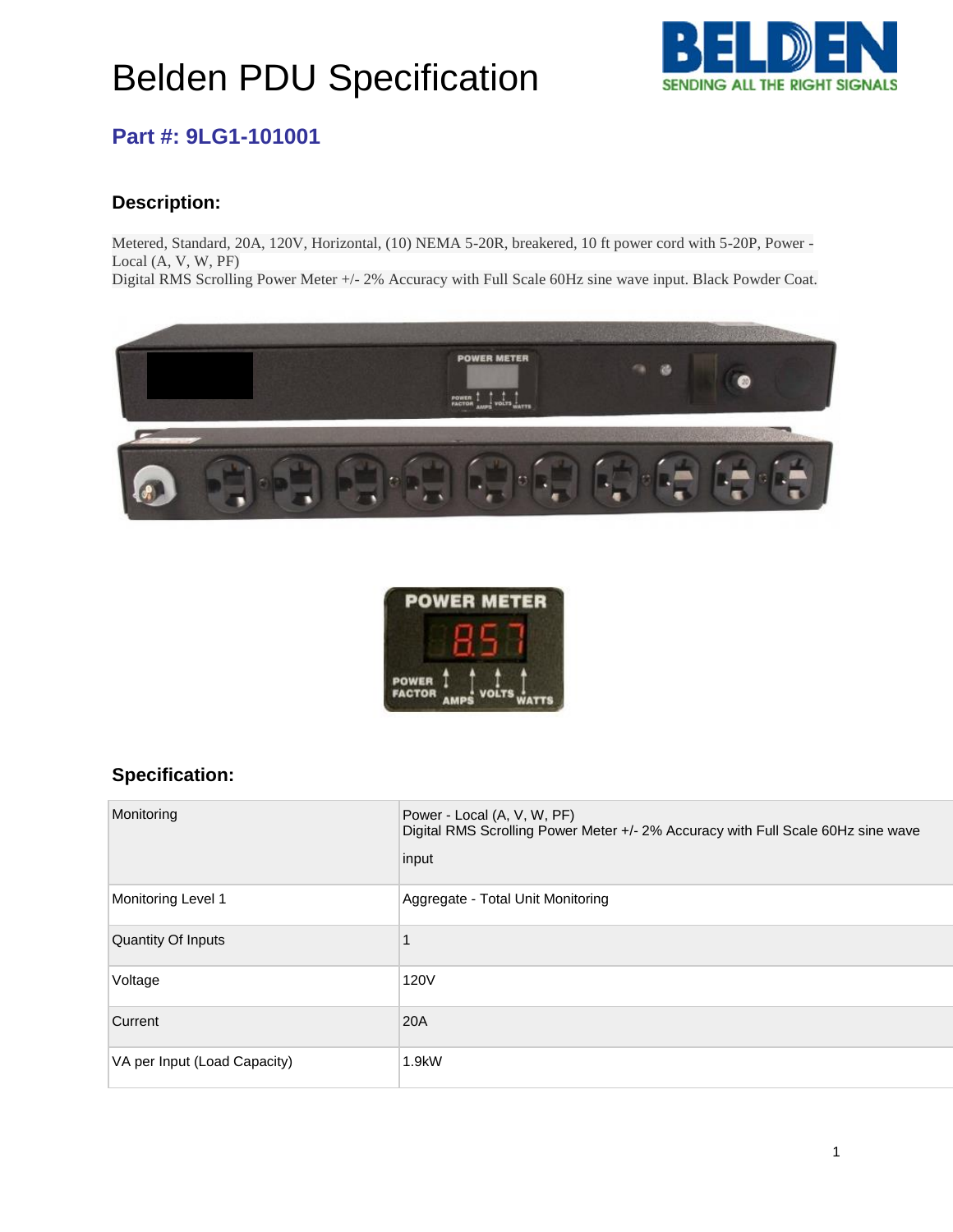# Belden PDU Specification



## **Part #: 9LG1-101001**

| Frequency                                     | 50/60 Hz                            |
|-----------------------------------------------|-------------------------------------|
| <b>Over Current Protection</b>                | 20A Thermal Breaker                 |
| Switch                                        | <b>No</b>                           |
| Indicators - LED(s)                           | 1 - Power ON Green LED              |
| Power Cable Wire Gauge                        | 12/3                                |
| Power Cable Length                            | 10ft                                |
| Plug Type                                     | <b>NEMA 5-20P</b>                   |
| Receptacle/Socket Type #1                     | <b>NEMA 5-20R</b>                   |
| - Quantity on Rear                            | 10                                  |
| - Quantity per Breaker                        | 10                                  |
| - Style                                       | Duplex                              |
| - Maximum Output per Receptacle/Socket        | 20A                                 |
| - Voltage per Receptacle/Socket               | <b>120V</b>                         |
| <b>Continuous Operating Temperature Range</b> | 10-45C / 50-113F                    |
| Heavy Steel - Powder Coat Finish              | <b>Black</b>                        |
| Configuration                                 | 19 in / 483 mm Horizontal Rackmount |
| <b>Flush Mount</b>                            | Yes                                 |
| Made in the USA                               | Yes                                 |
| <b>Product Warranty</b>                       | 5-year limited warranty             |
| Certification/Agency Approvals                | RoHS Compliant                      |
| <b>Certification/Agency Approvals</b>         | UL & c-UL Listed 60950              |
| Chassis Dimensions (HxWxD)                    | 1.72in x 17in x 4.50in              |